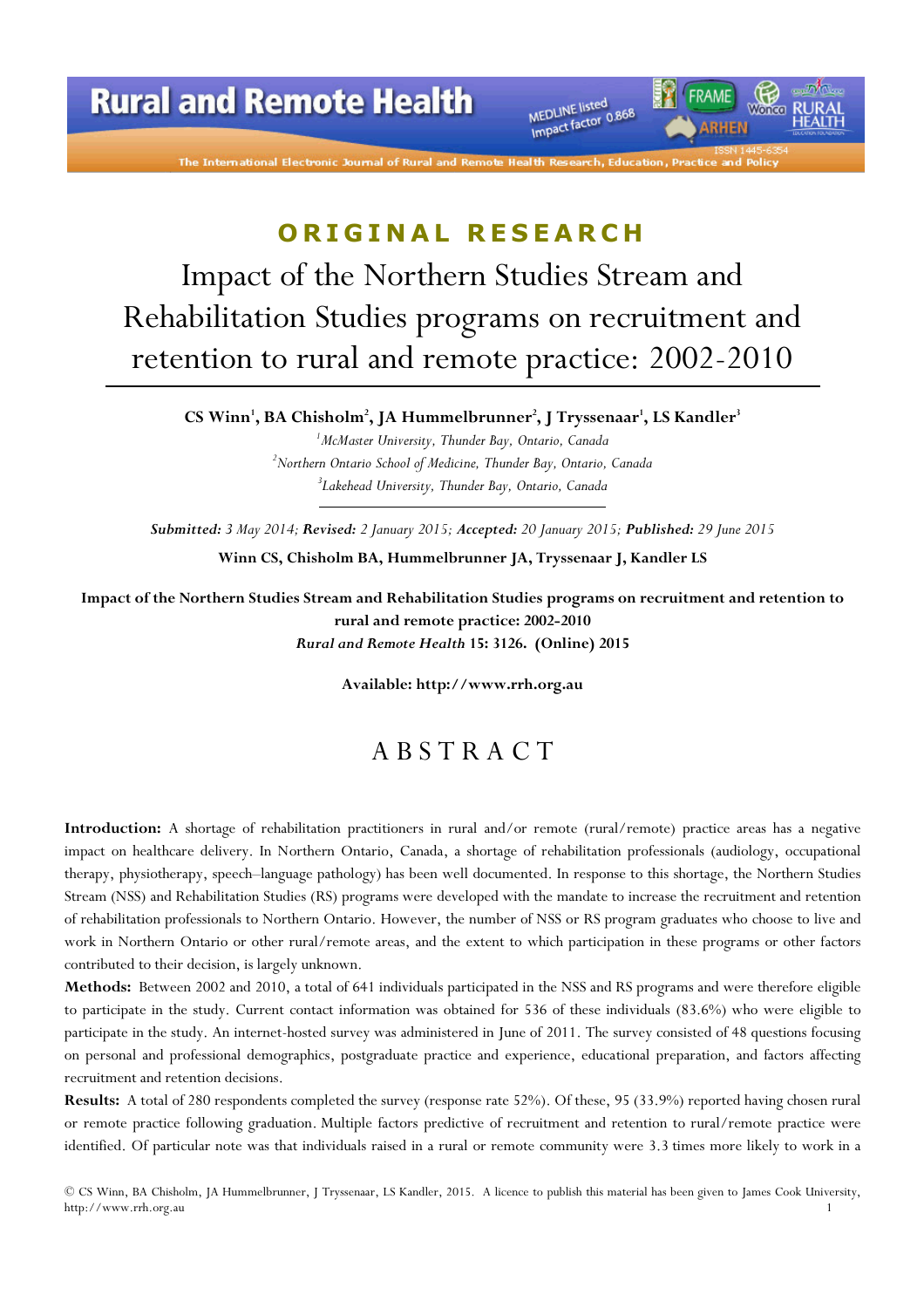The International Electronic Journal of Rural and Remote Health Research, Education Practice and Policy

rural or remote community after graduation. Recruitment was strongly associated with length of time immersed in rural/remote education settings and to participation in the NSS academic semester. Job satisfaction, professional networking opportunities, and rural lifestyle options were identified as important factors for retention in rural/remote practice areas.

Conclusions: The NSS and RS programs have experienced encouraging recruitment outcomes in the past 10 years. Recruitment and retention of rehabilitation therapists to rural/remote locations appears to be positively and significantly affected by the origins of the health professional. The completion of both academic and clinical education in a rural/remote setting and longer duration of rural/remote education were positively associated with an increased likelihood of choosing to practice in a rural/remote area following entry to practice. These findings have potential implications for admission criteria to rehabilitation education programs with a rural curriculum focus as well as implications for postgraduate mentorship programs and employers in rural/remote areas.

Key words: audiology, occupational therapy, physiotherapy, recruitment, rehabilitation, retention, rural, speech-language pathology.

# Introduction

The recruitment of healthcare practitioners, including rehabilitation professionals, to practise in rural and/or remote (rural/remote) areas has been a well-documented challenge for many years<sup>14</sup>. Recent studies have continued to demonstrate an ongoing shortage of occupational therapists, physiotherapists, and speech–language pathologists in rural/remote areas. For example, while 25% of the Canadian population lives in a rural/remote area, only 8% of physiotherapists and 5% of occupational therapists practise in these areas<sup>5,6</sup>. In Ontario, there are 4.1 occupational therapists per 10 000 people in urban areas but only 0.3 per 10 000 people in rural/remote areas<sup>6</sup>. Similarly in Ontario, there are 6.0 physiotherapists per 10 000 people in urban areas but only 1.3 per 10 000 people in rural/remote areas<sup>5</sup>. Among Ontario speech–language pathologists, 95.6% practice in an urban area while only  $4.4\%$  practice in a rural area<sup>7,8</sup>.

Research, primarily amongst physicians, has demonstrated that exposure to rural learning increases the likelihood of choosing to practise in a rural area postgraduation<sup>9-11</sup>. With respect to the rehabilitation professions of occupational therapy (OT), physiotherapy (PT), speech–language pathology (SLP), and audiology, data have shown that rural recruitment appears to be positively influenced by length of time immersed in rural training $12$  as well as proximity to family, leisure/recreation access, and spousal influence<sup>13,14</sup>.

In response to the persistent challenge to recruit and retain rehabilitation professionals, the Northern Studies Stream (NSS) program was created in 1990 as an integral part of McMaster University's PT and OT new baccalaureate degree programs <sup>15</sup>. Part of the NSS program's mandate is to:

- increase students' awareness and knowledge of the determinants of health unique to northern and rural communities
- increase students' awareness of health concerns and practices unique to First Nations peoples
- provide students with the skills required for the unique practice of rural health care
- facilitate the recruitment and retention of rehabilitation professionals in Northern Ontario
- facilitate postgraduate professional networking and professional development among rehabilitation providers in Northwestern Ontario<sup>16,17</sup>.

Through the NSS program, McMaster OT/PT students have the opportunity to complete either a clinical placement or a complete academic semester (including clinical placement) in Northern Ontario, with the program based at the campus of the Northern Ontario School of Medicine (NOSM) at Lakehead University (LU) in Thunder Bay. In addition, the Rehabilitation Studies (RS) program, established in 1996 and also administered through NOSM, provides clinical education opportunities to PT, OT, SLP as well as audiology students

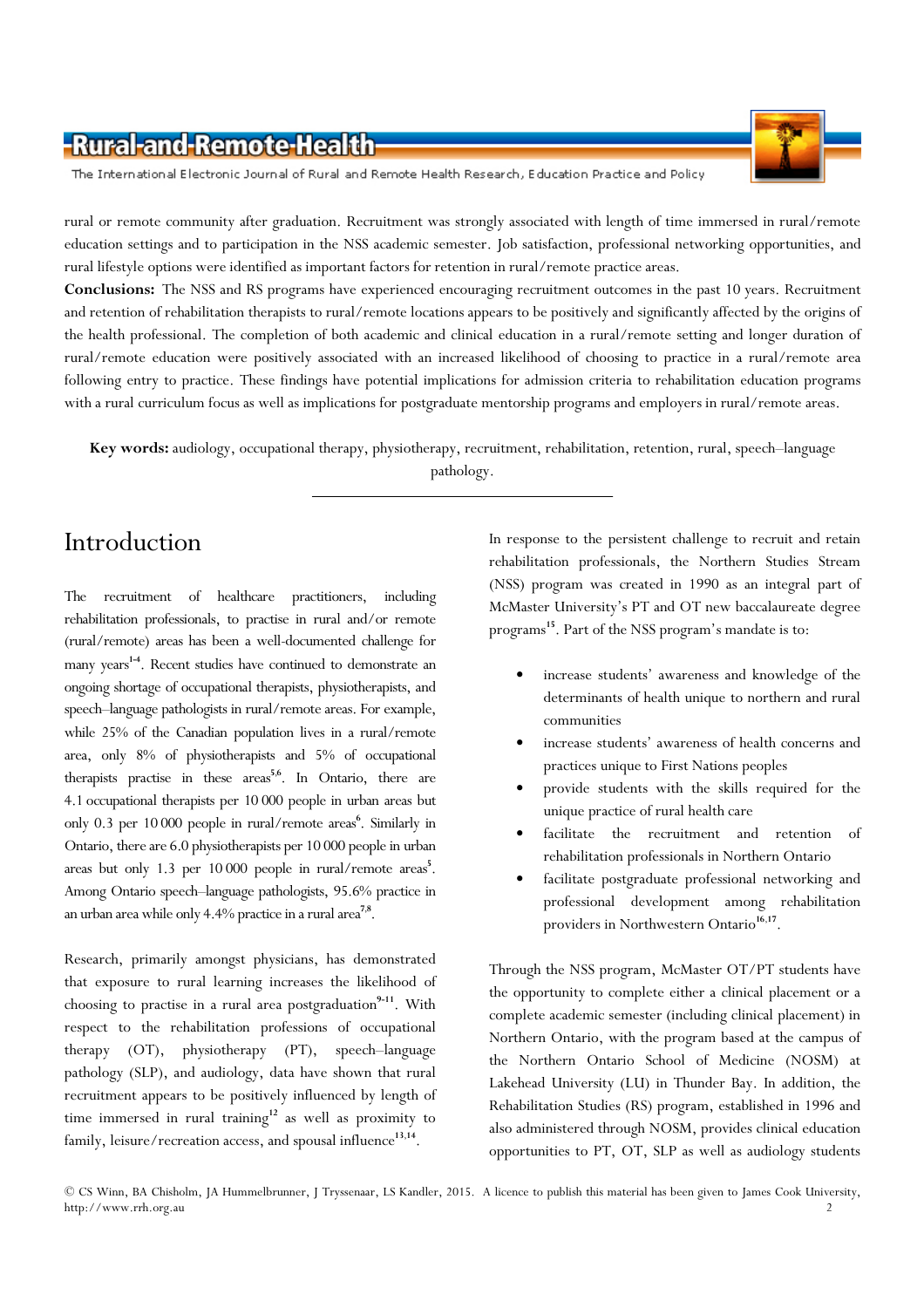The International Electronic Journal of Rural and Remote Health Research, Education Practice and Policy

from other universities in Ontario. In this context, 'academic semester' refers to classroom-based education on foundational knowledge relevant to OT or PT practice and is of 8 or 9 weeks duration. Class-based learning takes place on the campus of LU/NOSM in Thunder Bay, Ontario. Clinical placements consist of fieldwork rotations of 5 or 6 weeks duration and are completed anywhere in Northern Ontario.

The NSS and RS programs are administered jointly through NOSM with approximately 75% of all participating students enrolled through McMaster University (NSS) and the remaining 25% enrolled through other host universities (RS).

Previous work has demonstrated the positive relationship between participation in the NSS and recruitment to northern, rural, and remote practice sites<sup>12</sup>. Furthermore, when students participated in both the academic component and clinical placement this relationship was stronger<sup>12</sup>. In a previous cross-sectional study of Northern Ontario rehabilitation practitioners, 82% of individuals who reported having participated in the NSS program indicated that their participation in the program was either a 'somewhat' or 'extremely' important factor in their decision to move to Northern Ontario upon graduation<sup>14</sup>.

While this information provides some level of evidence to support the effectiveness of the NSS/RS programs, there exists no data on the actual number of NSS/RS graduates who choose to live and work in a rural or remote area. Indeed, from a program evaluation perspective, there is limited data examining the outcomes of the NSS/RS programs, both in terms of the recruitment rate of graduates, as well as to what extent participation in either the NSS/RS programs or other factors contributed to this decision.

The purpose of this study was to determine the rate of recruitment of NSS/RS graduates to rural/remote areas of practice by gathering information from previous students who participated in either the NSS or RS programs between 2002 and 2010. Secondary research questions included the identification and quantification of any other factors (eg personal, demographic, lifestyle) that contributed to an

individual's likelihood to move to a remote or rural region for professional practice. Information regarding personal, demographic, and lifestyle factors was gathered from individuals who either did not choose to move to a rural/remote region upon graduation or those who did move to such a region and subsequently left.

### Methods

### **Participants**

The population of interest consisted of NSS and RS program participants who graduated between the years 2002 and 2010, inclusive  $(n=641)$ . Information regarding previous participants in the NSS/RS programs was gathered via records retained within the NSS/RS programs as well as from the records at the School of Rehabilitation Science (SRS) at McMaster University. Limited availability of data for NSS/RS program participants between the years 1990 and 2001 precluded the inclusion of these individuals in the present study. For those individuals enrolled between 2002 and 2010, up-to-date contact information was then sought using databases maintained by NSS/RS and the McMaster SRS as well as searching regulatory college databases, social media (Facebook, LinkedIn), and through personal contacts of the study investigators. Of these 641 individuals, a current email address was obtained for 536 individuals (83.6%) who were subsequently invited to participate in the survey.

For additional information on NSS/RS program participants, see Table 1.

#### Design overview

This study was retrospective in nature. Data were collected by means of an internet-hosted survey (SurveyMonkey) consisting of 48 questions; the actual number of questions for each participant varied depending on the responses given. The survey required approximately 15 minutes to complete and collected demographic information (eg profession, sex, year, and school of graduation), when the individual participated in the NSS/RS program, whether the individual moved to a rural or remote region after graduation and, if so, the duration of their stay. Individuals were asked to both

<sup>©</sup> CS Winn, BA Chisholm, JA Hummelbrunner, J Tryssenaar, LS Kandler, 2015. A licence to publish this material has been given to James Cook University, http://www.rrh.org.au 3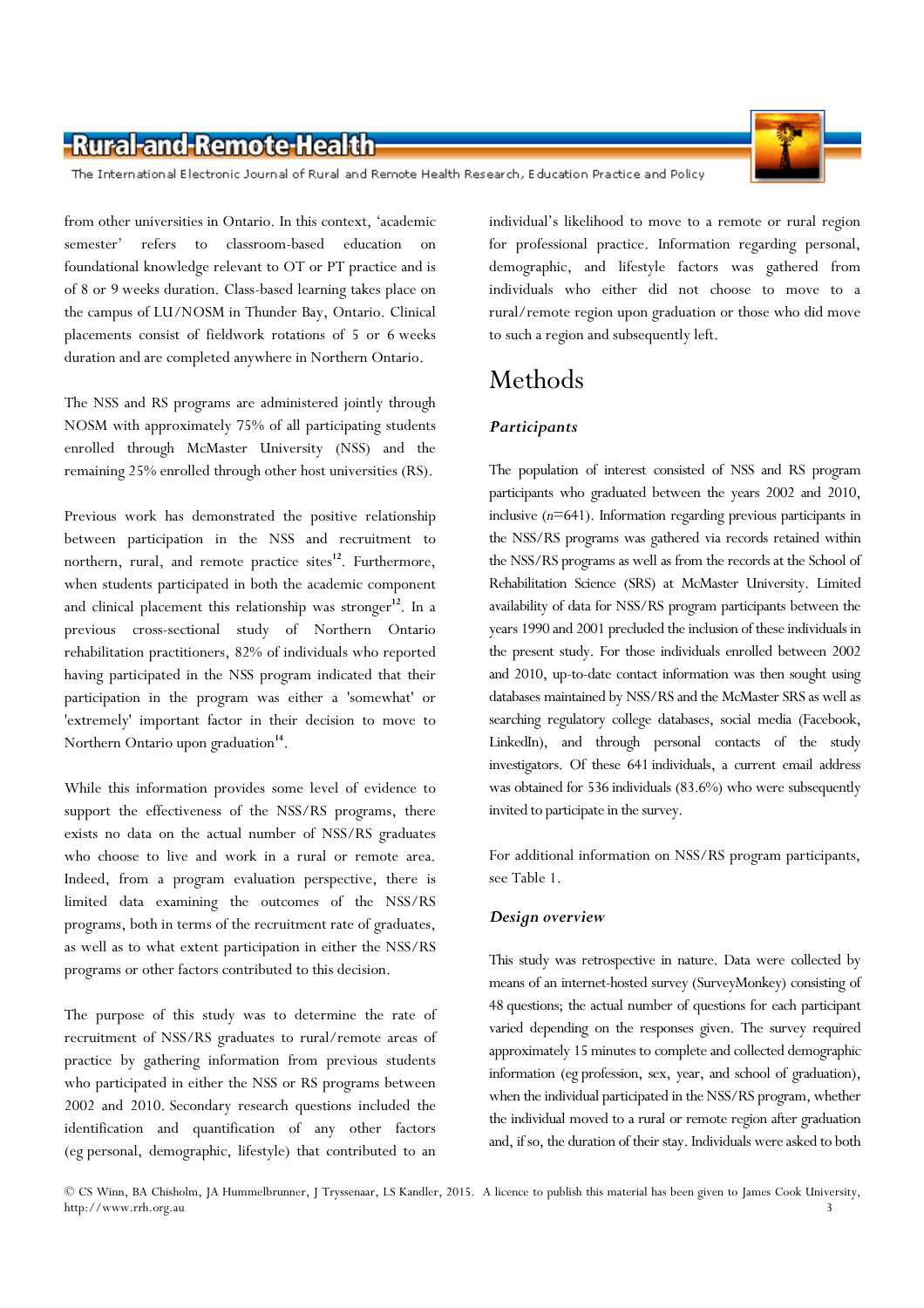The International Electronic Journal of Rural and Remote Health Research, Education Practice and Policy

identify and rate, using a five-point Likert scale (1='not at all important', 5 ='critically important') which factors (personal or professional) affected their decision to:

- 1. move to a rural/remote region
- 2. not move to a rural/remote region
- 3. move to, but subsequently leave, a rural/remote region
- 4. move to, and stay, in a rural/remote region.

Individuals were also asked if they were primarily raised in an area that could be considered rural, remote, both rural and remote or neither rural nor remote. A consensus definition for both 'rural' and 'remote' has historically proven challenging and various definitions for each exist<sup>18,19</sup>. For the purposes of this study, the following definitions were used:

- rural: community population density of less than 150 people per square kilometer<sup>20</sup>
- remote: restricted community access to health, education, and consumer services and/or geographical isolation.

Examples of representative communities that satisfied the definition of 'rural' were provided. Additionally, all communities within Northern Ontario were identified as satisfying the definition of 'remote'.

The survey link was distributed to 536 individuals in June 2011 and remained open for 4 weeks. Two reminder emails were sent during this 4-week period.

#### Ethics approval

Ethics approval for this study was obtained from the McMaster University Faculty of Health Sciences Research Ethics Board (project number 11-073).

### Results

Descriptive and frequency statistics were used to analyze demographic information as well as personal and professional factors affecting recruitment and retention. Tests for statistical significance of recruitment and retention factors were completed using  $\chi^2$  analysis or the Mann–Whitney Utest. A  $p$  value of less than 0.05 was considered to indicate statistical significance.

Due to sample size considerations, the categories of rural upbringing  $(n=62)$  and remote upbringing  $(n=37)$  were collapsed for data analysis. Therefore all results as they are described pertain to rural/remote reflect geographic locations that could be considered either rural, remote or both  $(n=82)$ .

Data were analyzed using Statistical Package for the Social Sciences v18.0 (SPSS; http://www-01.ibm.com/software/ analytics/spss/).

#### Respondent information

Of the 536 potential participants, 282 individuals responded to the survey; two of these individuals answered only a few demographic questions and discontinued the survey at that time. These two individuals were therefore excluded. Thus 280 survey respondents were included in the data analysis (response rate 52.2%).

Demographic information of survey respondents  $(n=536)$  is included in Table 2.

#### Overall rate of recruitment to rural/remote area

The primary research question was to determine the rate of recruitment among NSS/RS program graduates to rural/remote areas of practice following graduation. Results of the survey indicated that overall,  $33.9\%$  ( $n=95$ ) of survey respondents reported moving to a rural/remote region following graduation. Of those 95 individuals who moved to a rural/remote region, 65 (68.4%) reported moving to Northern Ontario while the remaining 30 individuals moved to a different rural/remote area either in Canada  $(n=29; 30.4\%)$  or another country  $(n=1; 1.2\%)$ . Of those who did move to a rural/remote region upon graduation, a significant majority  $(n=78; 82.1%)$  did so immediately upon graduation from their university program.

© CS Winn, BA Chisholm, JA Hummelbrunner, J Tryssenaar, LS Kandler, 2015. A licence to publish this material has been given to James Cook University, http://www.rrh.org.au 4

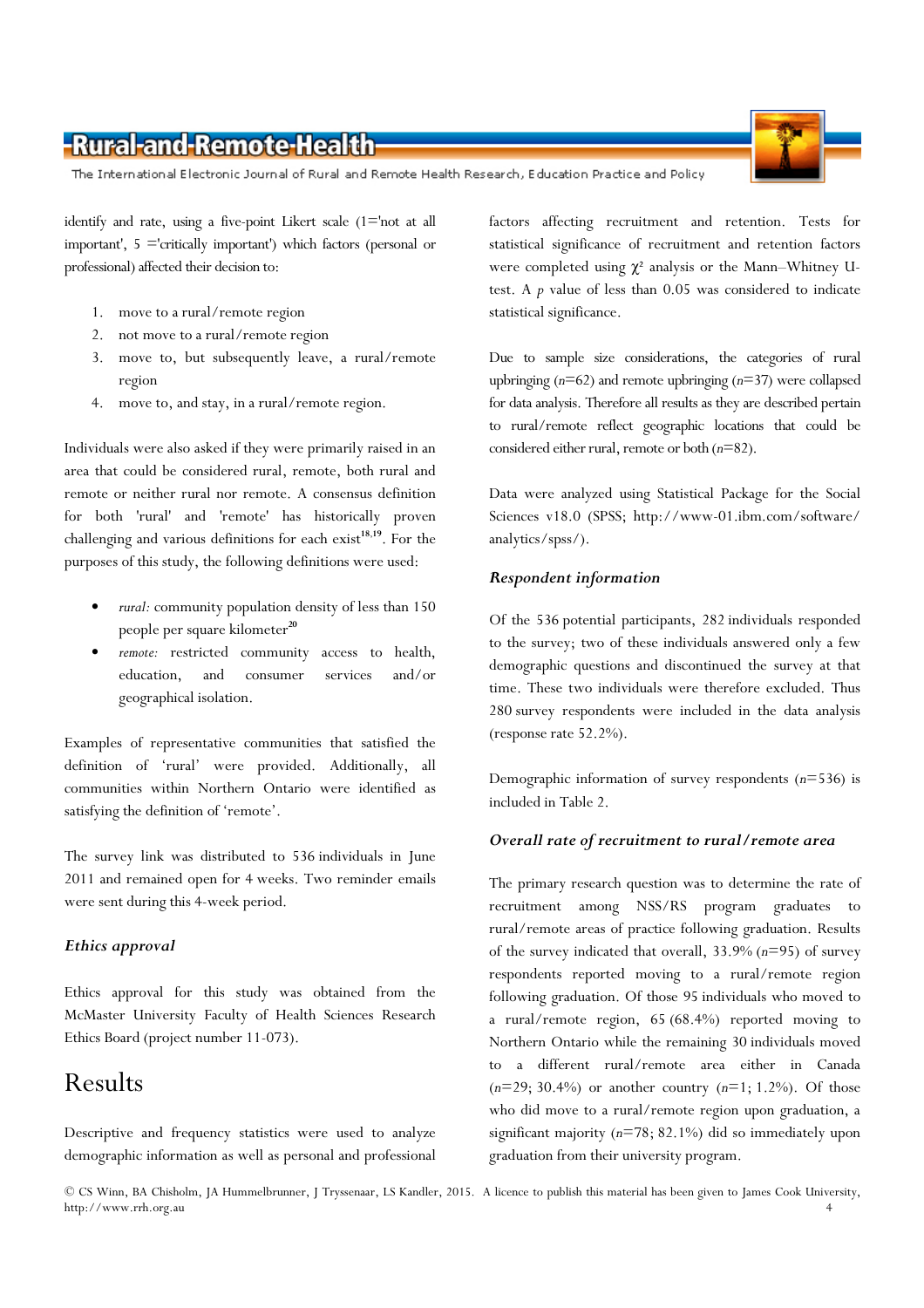

The International Electronic Journal of Rural and Remote Health Research, Education Practice and Policy

### Table 1: Northern Studies Stream and Rehabilitation Studies program participants 2002–2010 by university and discipline (n=641)

| University            | <b>Discipline</b> |               |                 |           | Total (by   |
|-----------------------|-------------------|---------------|-----------------|-----------|-------------|
|                       | Occupational      | Physiotherapy | Speech-language | Audiology | university) |
|                       | therapy           |               | pathology       |           |             |
| McMaster University   | 213               | 243           |                 |           | 456         |
| University of Toronto |                   |               |                 |           |             |
| Western University    | 16                | 10            |                 |           | 39          |
| Queen's University    |                   | 23            |                 |           | 37          |
| Other                 |                   |               | $2^{\cdot}$     |           |             |
| Total (by discipline) | 268               | 325           | 45              |           | 641         |

#### Table 2: Demographic information about survey participants

| Demographic variable            | $n(^{0}/_{0})$ |
|---------------------------------|----------------|
| Sex                             |                |
| Female                          | 238 (85.0)     |
| Male                            | 42(15.0)       |
| Age (mean=30.3, SD=4.3) (years) |                |
| $20 - 29$                       | 152(54.3)      |
| $30 - 39$                       | 120(42.9)      |
| $40 - 49$                       | 8(2.9)         |
| University of graduation        |                |
| McMaster                        | 224(80.0)      |
| University of Toronto           | 22(7.9)        |
| Western University              | 12(4.3)        |
| Queen's University              | 12(4.3)        |
| Other                           | 10(3.6)        |
| Profession                      |                |
| Audiologist                     | 2(0.7)         |
| Occupational therapist          | 97(34.6)       |
| Physiotherapist                 | 170 (60.7)     |
| Speech-language pathologist     | 11(3.9)        |
| Country of origin               |                |
| Canada                          | 262 (93.6)     |
| Other                           | 18 (6.4)       |
| Area of upbringing              |                |
| Rural                           | 62(22.1)       |
| Remote                          | 37(13.2)       |
| Rural or remote <sup>1</sup>    | 82(29.3)       |
| Neither rural nor remote        | 198 (70.7)     |
| Marital status                  |                |
| Single                          | 141(50.3)      |
| Married/common law              | 132(47.1)      |
| Separated/divorced              | 4(1.5)         |
| Prefer not to answer            | 3(1.1)         |

† Based on self-report

¶ Values not summative (rural + remote) as some communities would be considered both rural and remote SD, standard deviation

<sup>©</sup> CS Winn, BA Chisholm, JA Hummelbrunner, J Tryssenaar, LS Kandler, 2015. A licence to publish this material has been given to James Cook University, http://www.rrh.org.au 5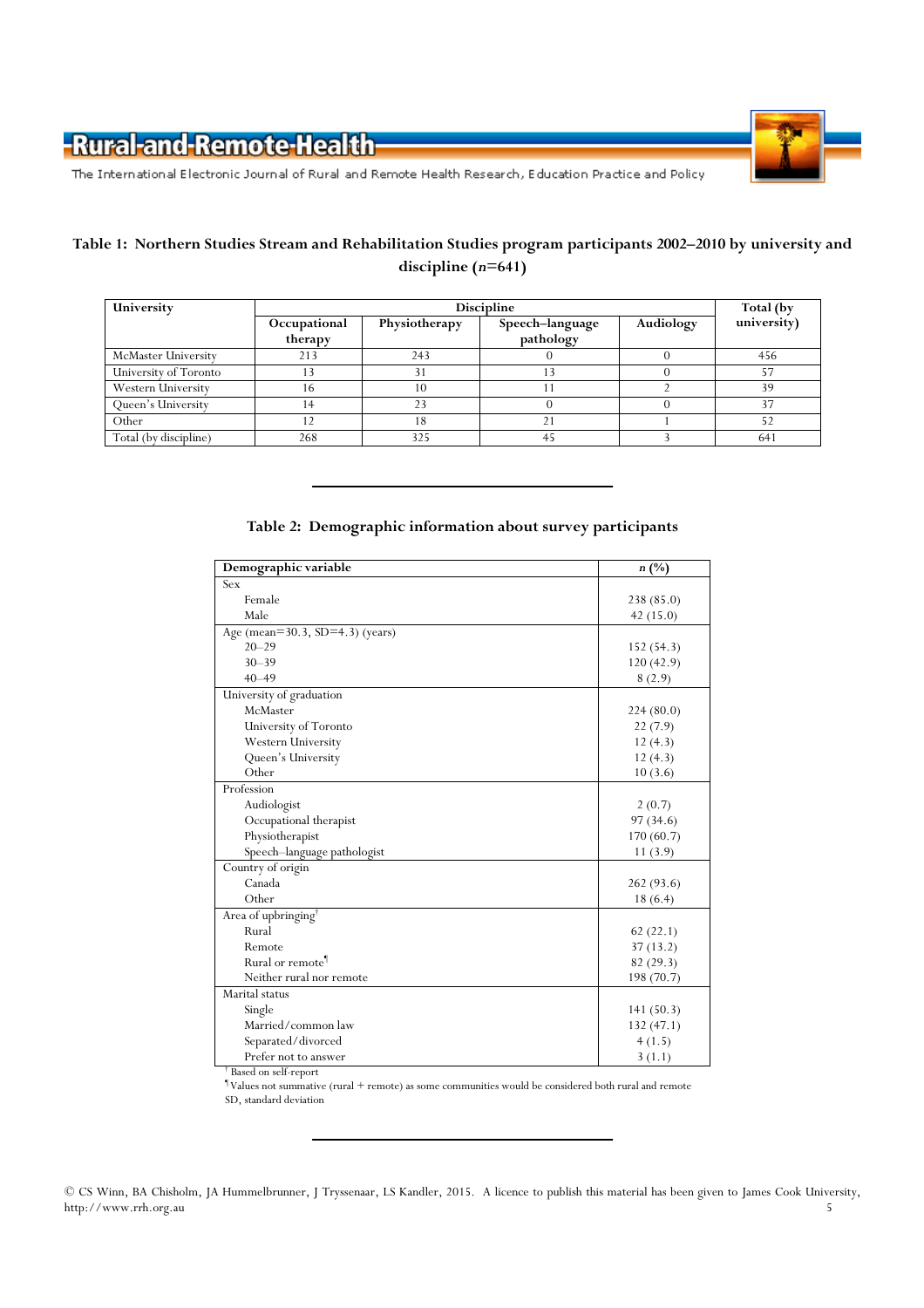The International Electronic Journal of Rural and Remote Health Research, Education Practice and Policy

#### Effect of rural/remote upbringing

Of the individuals who indicated they were raised in a rural/remote community  $(n=82)$ , 53.7% moved to a rural/remote area after graduation. For those who were not raised in a rural/remote community (n=198), 25.8% moved to a rural/remote community after graduation. This difference was statistically significant ( $\chi^2(1)=20.1$ ,  $p<0.001$ ). Expressed as an odds ratio, individuals who indicated they moved to a rural/remote area after graduation were 3.3 times more likely to have been raised in a rural/remote area than those who did not move to a rural/remote region (95% confidence interval(CI)=1.95-5.72,  $p$ <0.001).

#### Effect of rural/remote academic training

Of the individuals who participated in the NSS academic semester and clinical component  $(n=126)$ , 35.7% moved to a rural/remote area after graduation. For those NSS participants who did not participate in the academic component and only completed one or more clinical placements  $(n=98)$ , 14.3% moved to a rural/remote community after graduation. This difference was statistically significant, indicating that individuals completing academic studies in addition to clinical components were 3.3 times more likely to move to a rural/remote area after graduation than those completing one or more clinical placements without the academic semester (95%CI=1.70–  $6.53, p \le 0.001$ ).

### Effect of number of rural/remote clinical placements

Amongst the entire survey group (participants of NSS academic plus clinical, NSS clinical-only, and RS) individuals who completed a greater number of clinical placements in Northern Ontario were more likely to move to a rural/remote community after graduation. Across the entire survey group, 27.4% of individuals who completed only one clinical placement in Northwestern Ontario chose to move to a rural/remote area following graduation. For those

individuals who completed two or more clinical placements, the rate of recruitment was  $64.0\%$   $(\chi^2(1)=24.6,$  $p<0.001$ ; Fig1).

To examine whether the improved recruitment rate with increasing number of clinical placements was confounded by rural/remote upbringing (ie individuals originally from a rural/remote area may have been more likely to complete more than one clinical placement), additional analyses were completed to control for location of upbringing. These results indicated that:

- among those originally from a rural/remote area, 41.8% of individuals who completed only one clinical placement moved to a rural/remote area following graduation; for those originally from a rural/remote area who completed more than one clinical placement, the recruitment rate was 77.8%  $(\chi^2(1)=9.4, p=0.002)$
- among those not originally from a rural/remote area, 22.9% of individuals who completed only one clinical placement moved to a rural/remote area following graduation, for those individuals not from a rural/remote area who completed more than one clinical placement, the recruitment rate was 47.8%  $(\chi^2(1)=6.6, p=0.01; Fig2).$

Thus, the data indicates that both rural/remote upbringing and increasing numbers of clinical placements in rural/remote settings during educational experiences are both positively and independently associated with an individual's decision to practise in a rural/remote location after graduation.

### Personal and/or professional factors influencing recruitment

Personal and professional factors impacting decision to move (or not move) to a rural/remote area upon graduation are presented in Tables 3 and 4, respectively.



<sup>©</sup> CS Winn, BA Chisholm, JA Hummelbrunner, J Tryssenaar, LS Kandler, 2015. A licence to publish this material has been given to James Cook University, http://www.rrh.org.au 6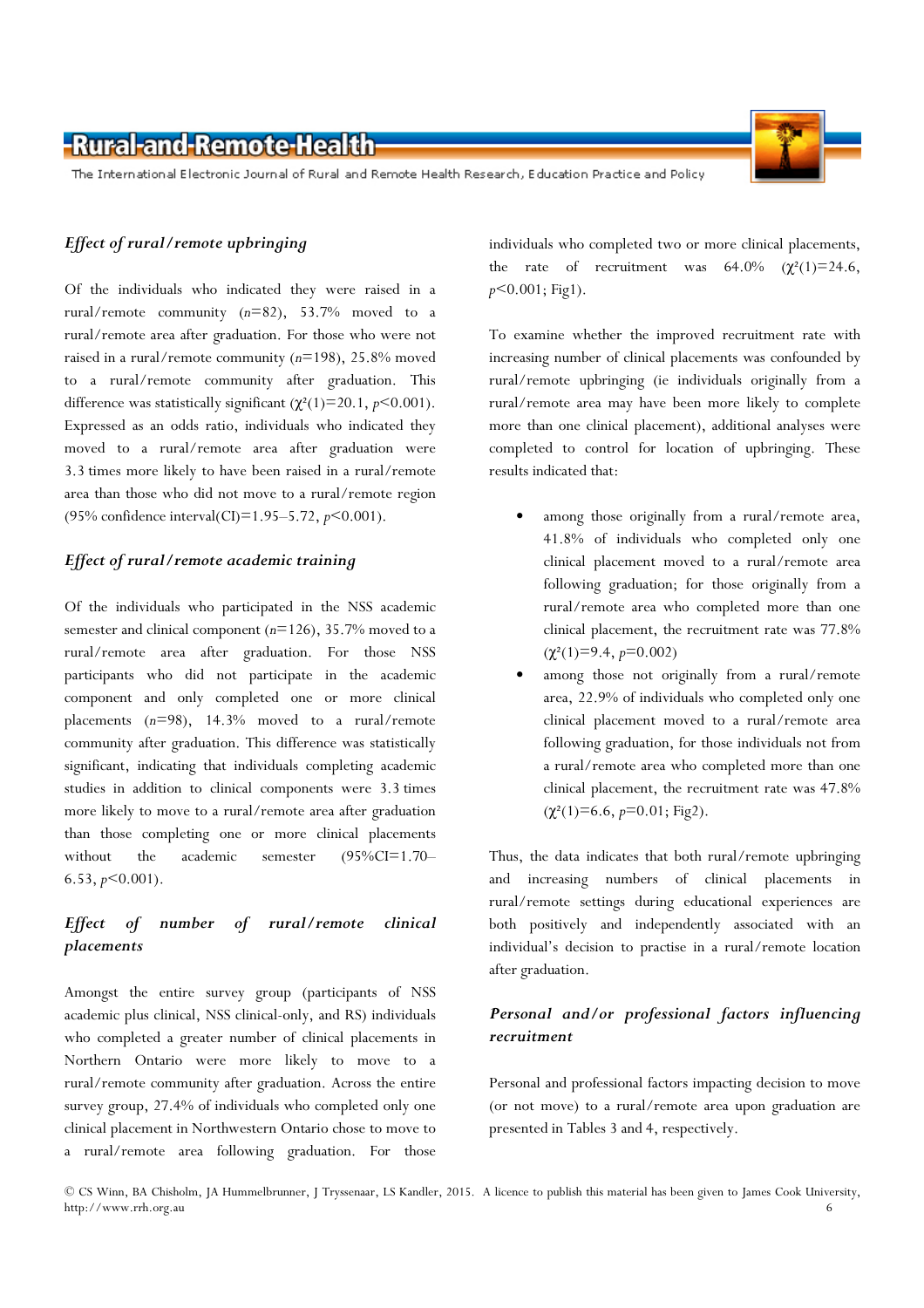

The International Electronic Journal of Rural and Remote Health Research, Education Practice and Policy



Figure 1: Recruitment rate by number of clinical placements.



Figure 2: Recruitment rate by number of clinical placements (categorized by area of upbringing).

For those who did move to a rural/remote area upon graduation, 'job availability' and 'lifestyle options' were factors rated highly as part of their decision to do so, both by those originally from a rural/remote area and those who were not. Subgroup analysis revealed that for those

individuals originally from a rural/remote area  $(n=44)$ , rural/remote origin was the highest rated decision factor in their decision to move to a rural/remote area after graduation (mean Likert score 4.1/5.0, standard deviation(SD)=0.93).

<sup>©</sup> CS Winn, BA Chisholm, JA Hummelbrunner, J Tryssenaar, LS Kandler, 2015. A licence to publish this material has been given to James Cook University, http://www.rrh.org.au 7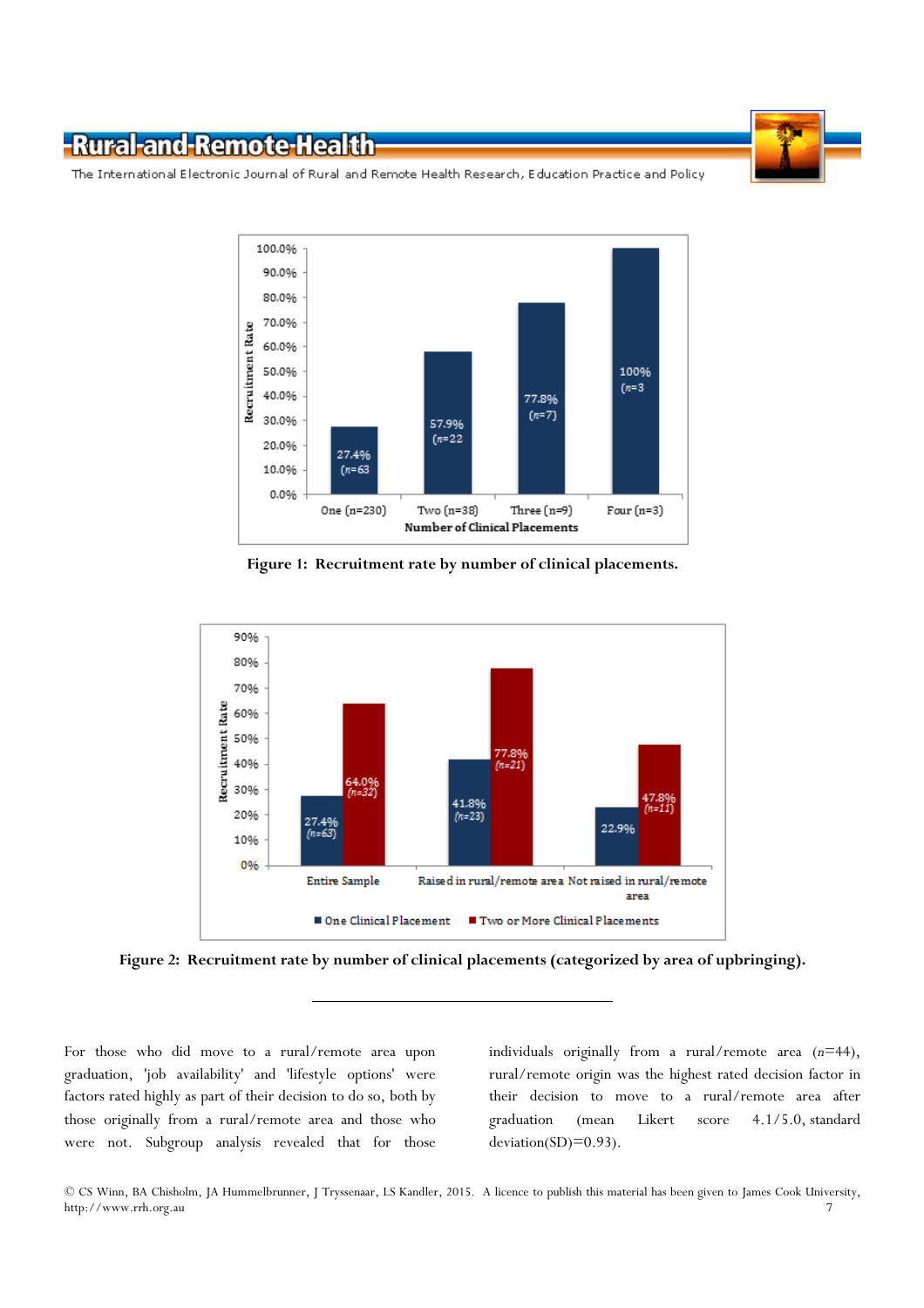The International Electronic Journal of Rural and Remote Health Research, Education Practice and Policy

While an attraction to the unique employment inherent in a rural/remote practice area and a preference to live in small communities were both rated more highly by individuals originally from a rural/remote area compared to those individuals who were not, the difference between groups for both of these factors was not statistically significant (data not shown).

For those who did not move to a rural/remote area following graduation, 'family/personal ties elsewhere' was the highest rated factor. In a subgroup analysis (data not shown), influence of spouse/partner as a decision criterion for not moving to a rural/remote area upon graduation was highly rated by both those originally from a rural/remote area and those who were not.

#### Retention

Information pertaining to personal or professional factors impacting the decision to remain in a rural/remote area upon graduation is presented in Table 5. Personal and professional factors that had an impact upon individuals' decisions to leave a rural/remote area are summarized in Table 6.

Amongst those who continued to live in a rural/remote area, 'job satisfaction', 'lifestyle options' and 'prefer living in smaller communities' were factors rated highly both by individuals originally from a rural/remote area and those who were not, with no statistically significant differences noted between groups (data not shown).

In a subgroup analysis of those individuals originally from a rural or remote area, such individuals did perceive their rural upbringing as an important factor in retention, with it being the second highest rated factor in their decision to continue living in such an area (mean Likert score 4.0/5.0,  $SD=1.2$ ,  $n=33$ ).

In a subgroup analysis, amongst those individuals who moved to, but subsequently moved away from, a rural/remote area, there were no statistically significant differences in factors

impacting this decision between those originally from a rural/remote area and those who were not (data not shown).

Of the individuals who indicated they were raised in a rural/remote community and who moved to such a community following program graduation  $(n=44)$ , 75.0% indicated that they continued to live in a rural/remote area at the time of survey completion. For those who were not raised in a rural/remote community and who did move to a rural/remote community following program graduation  $(n=50)$ , 72.0% indicated that they continued to live in a rural/remote area at the time of survey completion. This 3% difference was not statistically significant  $(\chi^2(1)=0.108, p=0.743).$ 

Among those respondents currently living in Northwestern Ontario (the region serviced by the NSS program), 83% of respondents indicated that networking opportunities (such as the workshops delivered in part by the NSS program) are 'moderately', 'very' or 'critically' important factors in their decision to continue living and working in the region.

Of the 25 people who moved to a rural/remote region after graduation and then subsequently moved away, the average length of stay in the region was 1.4 years (SD=0.7) with 64% of these individuals remaining for 1 year or less. Of the 69 individuals who continued to reside in a rural/remote area, 26% reported definite plans to move away within the next 10 years, while 44.8% reported they were unsure if they would move away or remain over the next 10 years. Twenty nine percent of survey respondents currently residing in a rural/remote area reported no plans to move away during any timeframe.

### Discussion

#### Recruitment

With an overall recruitment rate of 33.9%, the NSS and RS programs appear to be adequately meeting their recruitment mandate. Consistent with previous literature in the healthcare field<sup>10,11,21,22</sup>, this study found that rural/remote upbringing was a strong and consistent factor influencing both recruitment and retention to underserviced areas.

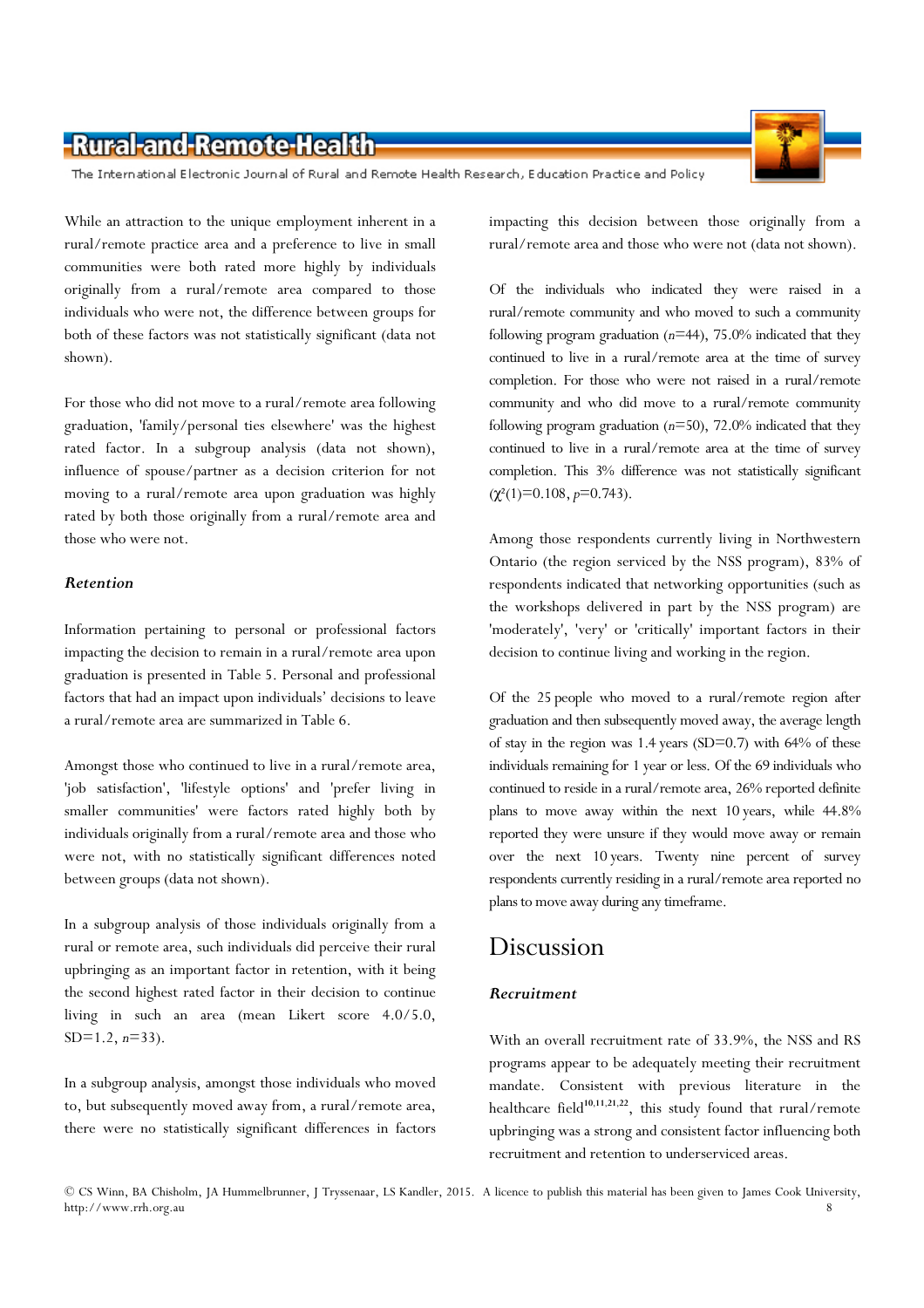

The International Electronic Journal of Rural and Remote Health Research, Education Practice and Policy

#### Table 3: Reasons for moving to a rural/remote area  $(n=94)$

| Factor                               | Response<br>$(\text{mean}^{\dagger}(\text{SD}))$ | Individuals who responded<br>'very' (4) or 'critically' (5) important $(\%)$ |
|--------------------------------------|--------------------------------------------------|------------------------------------------------------------------------------|
| Job availability                     | 4.0(1.0)                                         | 74.5                                                                         |
| Lifestyle options                    | 3.9(1.2)                                         | 70.2                                                                         |
| Attracted to rural/remote practice   | 3.3(1.2)                                         | 43.6                                                                         |
| Prefer living in smaller communities | 3.2(1.2)                                         | 41.5                                                                         |
| Professional networking/mentorship   | 3.0(1.3)                                         |                                                                              |

†Using a five-point Likert scale (1='not at all important', 5='critically important')

SD, standard deviation

# Table 4: Reasons for not moving to a rural/remote area  $(n=184)$

| Response                               | Individuals who responded                       |
|----------------------------------------|-------------------------------------------------|
| $(\text{mean}^{\dagger} \text{ (SD)})$ | 'very' (4) or 'critically' (5) important $(\%)$ |
| 3.7(1.3)                               | 64.7                                            |
| 3.1(1.7)                               | 56.0                                            |
| 3.1(1.2)                               | 43.4                                            |
| 2.8(1.4)                               | 36.6                                            |
| 2.9(1.2)                               | 32.2                                            |
|                                        |                                                 |

†Using a five-point Likert scale (1='not at all important', 5='critically important') SD, standard deviation

## Table 5: Reasons for staying in a rural/remote area  $(n=69)$

| Factor                                          | Response<br>$(\text{mean}^{\dagger}(\text{SD}))$ | Individuals who responded<br>'very' (4) or 'critically' (5) important $(\%)$ |
|-------------------------------------------------|--------------------------------------------------|------------------------------------------------------------------------------|
| Job satisfaction                                | 4.1(0.9)                                         | 81.2                                                                         |
| Lifestyle options                               | 3.9(1.2)                                         | 76.8                                                                         |
| Prefer living in smaller communities            | 3.5(1.2)                                         | 55.1                                                                         |
| Networking/community feeling amongst colleagues | 3.4(1.2)                                         | 53.6                                                                         |
| Influence of spouse/partner                     | 2.8(1.8)                                         | 47.8                                                                         |

†Using a five-point Likert scale (1='not at all important', 5='critically important')

SD, standard deviation

#### Table 6: Reasons for leaving a rural/remote area  $(n=25)$

| Factor                                                      | Response                             | Individuals who responded                       |
|-------------------------------------------------------------|--------------------------------------|-------------------------------------------------|
|                                                             | $(\text{mean}^{\dagger}(\text{SD}))$ | 'very' (4) or 'critically' (5) important $(\%)$ |
| Job availability                                            | 2.9(1.7)                             | 48.0                                            |
| Family/personal ties elsewhere                              | 3.0(1.7)                             | 44.0                                            |
| Influence of spouse/partner                                 | 2.9(1.8)                             | 44.0                                            |
| Difficulty accessing professional development opportunities | 2.3(1.5)                             | 20.0                                            |
| Perceived lack of professional support/mentorship           | 2.2(1.3)                             | 20.0                                            |

†Using a five-point Likert scale (1='not at all important', 5='critically important')

SD, standard deviation

© CS Winn, BA Chisholm, JA Hummelbrunner, J Tryssenaar, LS Kandler, 2015. A licence to publish this material has been given to James Cook University, http://www.rrh.org.au 9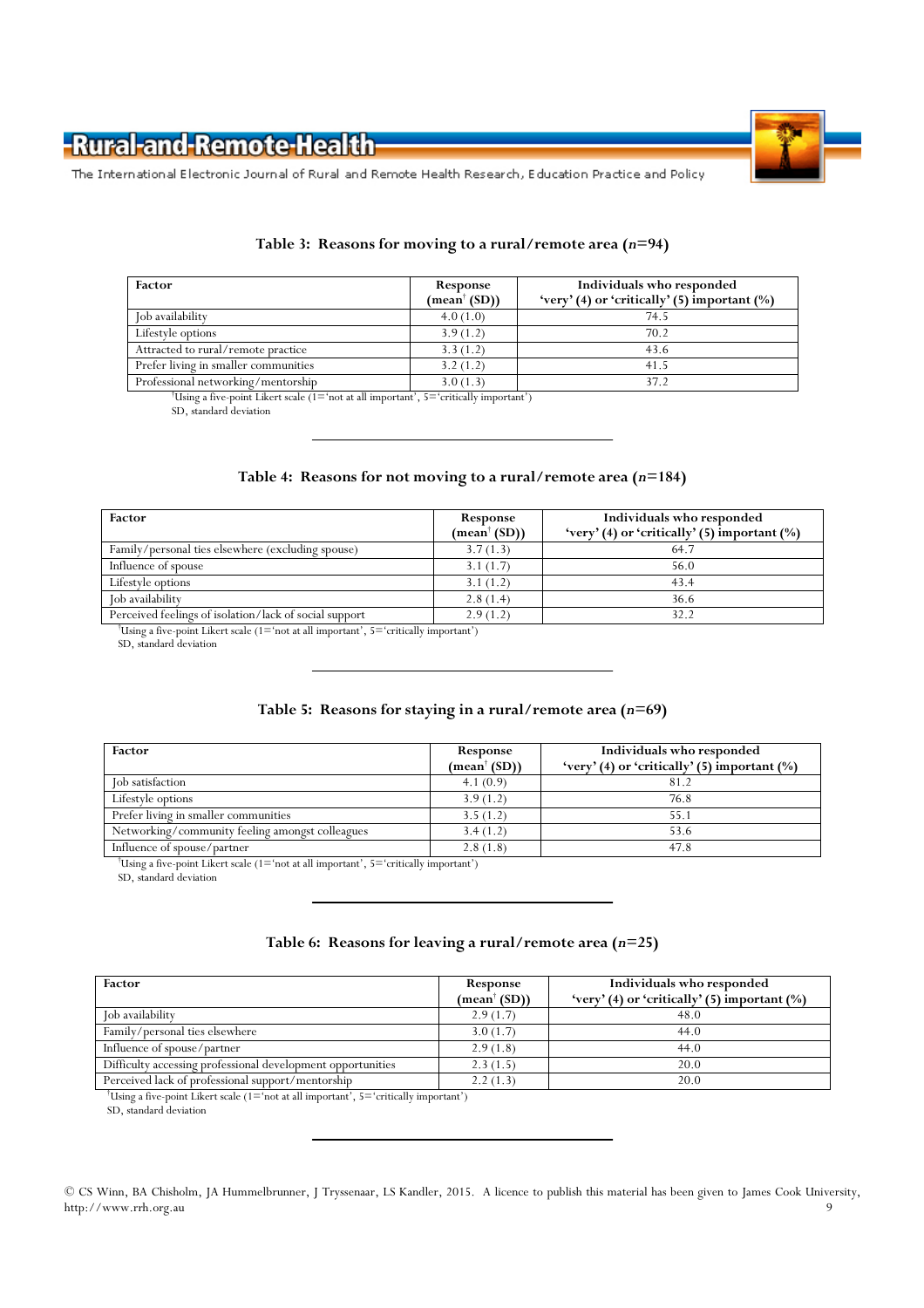The International Electronic Journal of Rural and Remote Health Research, Education Practice and Policy

Irrespective of rural/remote upbringing status, factors such as job availability/job satisfaction, lifestyle options, and a preference for living in a smaller community were important factors for both recruitment and retention.

As identified in odds ratio analysis, the relationship between rural/remote upbringing and moving to a rural/remote area following graduation was particularly strong; this was corroborated via the subgroup analysis of self-identified factors amongst those originally raised in a rural/remote area, which demonstrated that rural/remote upbringing was the most important personal or professional factor in the decision to move to a rural/remote area following graduation.

Individuals not originally from a rural/remote area placed greater emphasis than their rural/remote-raised colleagues on professional networking opportunities as an important retention factor. Interestingly, individuals not originally from a rural/remote area cited spousal ties as a moderately important retention factor (mean Likert score 2.1/5.0, SD=0.9,  $n=36$ ), suggesting that such relationships were formed after moving to the region.

It is interesting to note that Likert scale ratings for the factors affecting an individual's decision to move away from a rural/remote area were generally lower than the ratings for factors affecting one's decision to move to, not move to, or to stay in the region. This incongruity is evidenced by both the lower response means and the smaller percentage of individuals who responded 'very' or 'critically' important to each factor affecting their decision to move away from a rural/remote area. It is also possible that there were other factors, not specifically identified in the survey, of greater importance in an individual's decision to move away from a rural/remote area.

Previous research has demonstrated that exposure to rural curriculum has a positive impact on intention to practise in a rural area<sup>2,23</sup>. In this study, recruitment to rural/remote areas increased both with participation in the NSS academic

semester and with the total number of clinical placements completed by the student in rural/remote areas. The lengths of the academic semester are 8 and 9 weeks for PT and OT, respectively. Clinical placement length varies, but is almost always either 6 or 8 weeks duration for all NSS and RS learners (OT, PT, SLP, and audiology). Thus, if the total number of clinical placements is used as a proxy for the length of time immersed in the rural/remote practice setting during the student's education, the finding that higher numbers of clinical placements was also associated with an increased likelihood to move to a rural/remote region upon graduation provides some evidence to support the value of increased duration of rural training.

Indeed, longer immersion in rural training provides students with greater exposure to educational, personal, and professional variables such as professional networking, personal socialization, employment opportunities, and lifestyle options. Ultimately, it is likely that an individual's decision to move to a rural/remote area upon graduation is based on multiple factors and not any single factor in particular.

#### Retention

While the data for recruitment is encouraging, retention of rehabilitation providers in rural/remote areas continues to be a challenge. Of the 94 individuals who moved to a rural/remote area after graduation, only 73.4% continued to live in the area at the time of survey completion. Of those who moved away, the average length of stay was less than 2 years. An oft-cited reason for moving away was 'job availability'; however, it is unknown whether this refers to a lack of employment opportunities in rural/remote areas, or instead to the prospect of more appealing jobs elsewhere.

Retention was also adversely affected by family/spousal influence, two factors that the NSS and RS programs have little to no control over. Two additional reasons for relocation away from a rural/remote practice area were professional isolation and difficulty accessing professional

<sup>©</sup> CS Winn, BA Chisholm, JA Hummelbrunner, J Tryssenaar, LS Kandler, 2015. A licence to publish this material has been given to James Cook University, http://www.rrh.org.au 10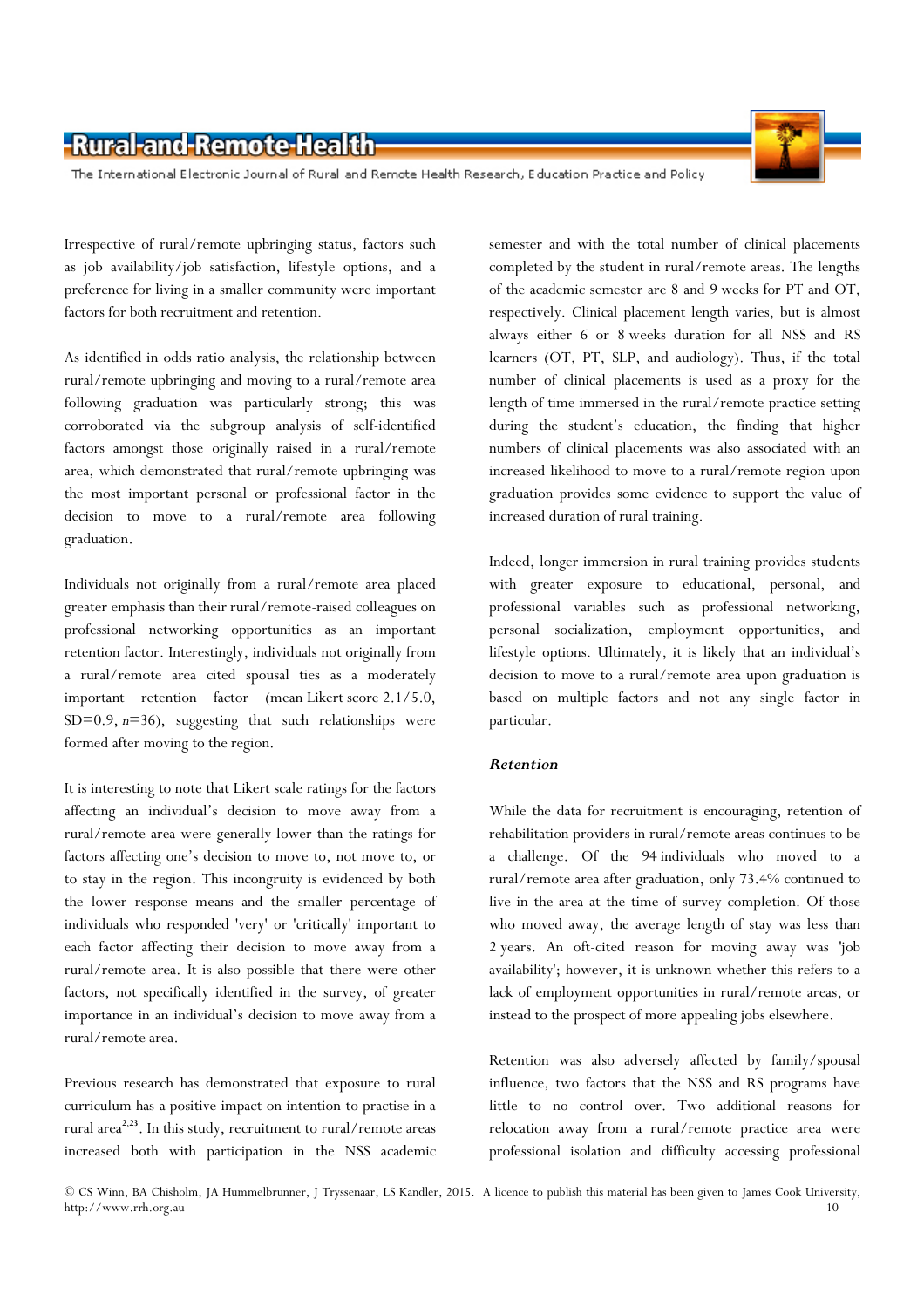The International Electronic Journal of Rural and Remote Health Research, Education Practice and Policy

development opportunities, which are both consistent with previous research<sup>2,24</sup>. Although the NSS and RS programs have funding allocated for professional development and networking opportunities targeted to practising rehabilitation professionals, these funds are limited when compared to funding allocated to the entry-to-practice initiatives within NSS and RS. The extremely large geographic size of the Northern Ontario region (larger than France) also presents significant challenges to provide professional development and networking opportunities in an effective yet cost-efficient manner.

#### Study limitations and benefits

A key limitation of this study includes the possibility of recall bias due to the study's retrospective nature.

In addition, respondents who participated in the NSS/RS programs and subsequently moved to a rural/remote region after graduation may have felt a greater imperative to respond to the survey, thereby increasing the recruitment percentage relative to the potential survey respondents. However, it is noteworthy that the 33.9% recruitment rate to a rural/remote area amongst NSS/RS program graduates far exceeds the percentage of physiotherapists (8.3%), occupational therapists (5.7%), and speech-language pathologists (4.4%) currently working in these areas in Canada. Additionally, if an assumption is made that of the 256 individuals who did not respond to the survey, none chose to move to a rural/remote area after graduation, the overall recruitment rate would still be 17.7% (95/536), a value two to four times higher than the current percentage of occupational therapists, physiotherapists and speech–language pathologists currently working in Canadian rural/remote areas.

Another study limitation is the lack of clarity about whether the higher recruitment rate observed amongst individuals who completed the NSS academic semester and clinical placement compared to clinical placement alone was due to the academic curriculum itself (focusing on rural/remote practice and First Nations culture), the greater length of time spent by the student immersed in a rural/remote setting during their education, or a combination.

As previously mentioned, for statistical analysis purposes the two groups of individuals raised in a rural area or a remote area were collapsed into one group, 'rural/remote'. While allowing for a greater ability to detect statistically significant differences between the rural/remote group and individuals not primarily raised in either a rural or remote area, this precludes the ability to detect whether the results reported may have differed between individuals primarily raised in a rural area and those primarily raised in a remote area. However, it is worthy to note that of the 99 individuals who reported being raised in either a rural or remote area, for 82 of these individuals (82.8%), their home community would have been considered both rural and remote by the definitions used in this study.

Although the study conclusions use the total number of clinical placements completed as a proxy for overall length of rural/remote training, the authors concede that this represents a possible limitation of the study: while clinical placement length is consistent across professions and semesters of study for NSS and RS, the study data do not establish a definitive link between length of immersion in rural/remote education and the study findings.

Strengths of this study include the 8-year time frame for follow-up, allowing for a potential pool of over 500 individuals, of which more than 50% responded to the survey. Additionally, this study collected information from individuals who moved to, and did not move to, a rural/remote area following graduation, as well as those who moved to, and subsequently left, a rural/remote area. This allowed for more robust data gathering from a wide range of individuals.

# Conclusions

Part of the mandate of the NSS and RS programs is to increase the recruitment and retention of rehabilitation professionals to rural/remote areas of practice, particularly

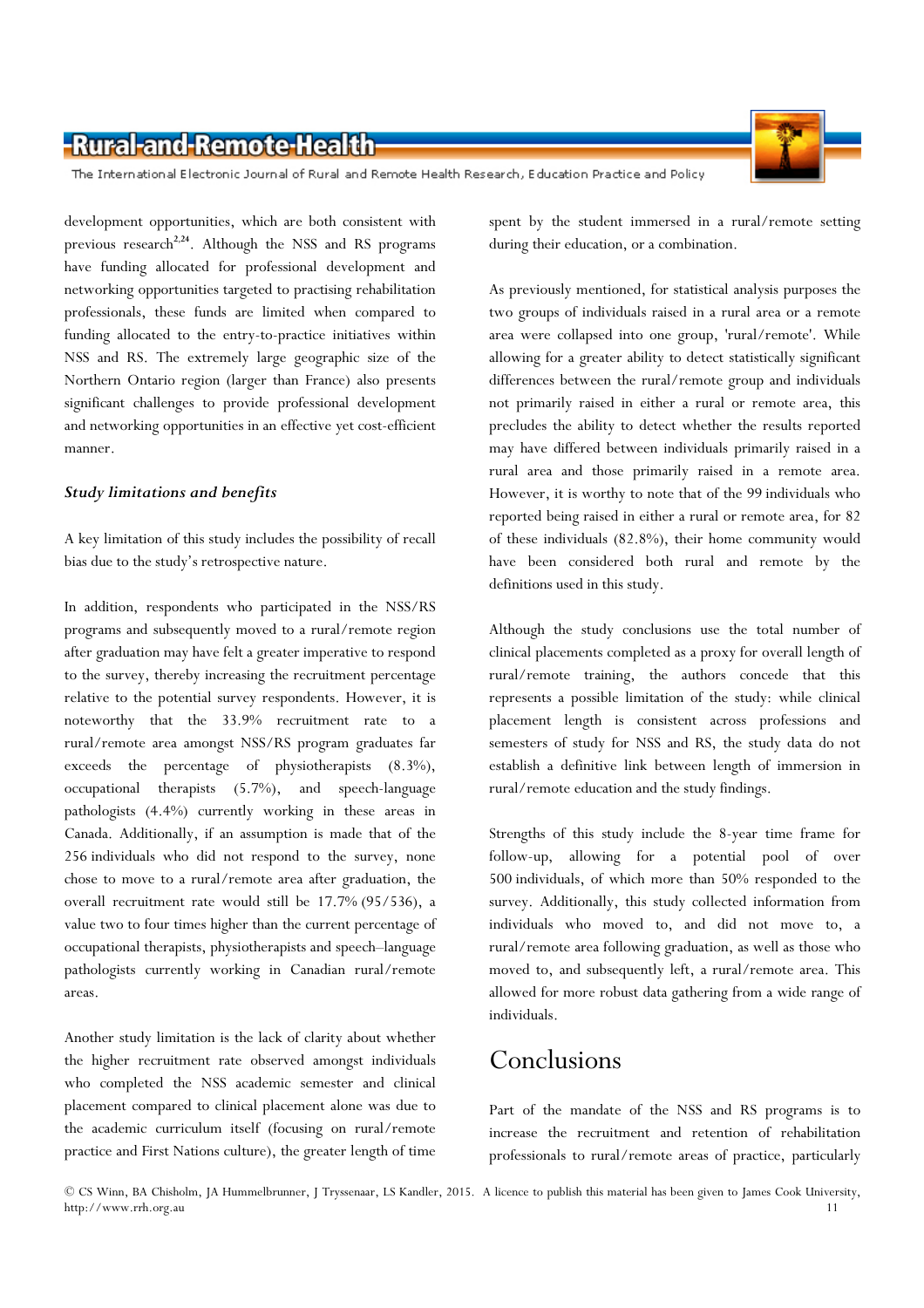The International Electronic Journal of Rural and Remote Health Research, Education Practice and Policy

Northern Ontario. The results of this study support that both the NSS and RS programs have been successful in achieving a high level of recruitment of program graduates to such areas.

As identified previously, the NSS and RS programs provide professional supports for rehabilitation providers in Northern Ontario. This occurs, in part, in the form of workshops, mentorship, and networking opportunities. Thus, while such initiatives do target some of the factors identified in this study as negatively affecting retention (eg professional isolation and lack of professional development opportunities), it is apparent that retention of rehabilitation providers in rural/remote areas continues to be a challenge. This underscores a need to further enhance the initiatives already in place, as well as potentially addressing other identified issues such as job availability and spousal/family influences.

In light of the strong correlation between rural/remote upbringing and decision to practise in a rural/remote area upon program graduation, these findings raise the question of whether university rehabilitation programs with particular interest in rural/remote curricula should preferentially admit individuals with rural/remote origins. Other strategies that could be utilized by educational programs to enhance intention to practise in a rural/remote area upon graduation include curricula that address rural/remote practice experiences and competencies, as well as maximizing time spent in rural/remote practice settings during training.

In consideration of ongoing retention challenges, government agencies, employers, professional associations, educational institutions should consider implementing new strategies or augmenting current initiatives to enhance job satisfaction as well as professional networking, mentorship, and continuing education in order to improve the retention of rehabilitation providers within rural/remote areas.

# Acknowledgements

The authors wish to thank Ms Marie Parkkari and Ms Bronwen Thomas for their assistance with database generation and research literature support as well as Ms Esmé French, Ms Denise Taylor and Ms Kirsti Reinikka for their editorial contributions to this manuscript.

Funding for this study was granted through the McMaster University School of Rehabilitation Science's Education Research Grant.

# References

1. Ng E, Wilkins R, Pole J, Adams OB. How far to the nearest physician? Rural and Small Town Canada Analysis Bulletin 1(5): 1-7. (Online) 1999. Available: http://www.publications.gc.ca/ Collection/Statcan/21-006- X/21-006-XIE1998005.pdf (Accessed 14 August 2011).

2. Beggs CE, Noh S. Retention factors for physiotherapists in an underserviced area: an experience in northern Ontario. Physiotherapy Canada 1991; 43(2): 15-25.

3. Polatajko H, Quintyn M. Factors affecting occupational therapy job site selection in underserviced areas. Canadian Journal of Occupational Therapy 1986; 53(15): 1-157.

4. Romanow R. Building on values: the future of health care in Canada. (Online) 2002; 162-163. Available: http://publications.gc.ca/ collections/Collection/CP32-85-2002E.pdf (Accessed 14 December 2013).

5. Canadian Institute for Health Information. Physiotherapists in Canada, 2008. (Online) 2009. Available: https://secure.cihi.ca/ free\_products/PT\_report\_2008\_en.pdf (Accessed 27 March 2010).

6. Canadian Institute for Health Information. Occupational therapists in Canada, 2008. (Online) 2009. Available: https://secure.cihi.ca/ free\_products/OT\_Report\_EN\_Revised\_Feb09\_2010\_web.pdf (Accessed 27 March 2010).

7. Canadian Institute for Health Information. Speech–language pathologists. (Online) 2010. Available: http://www.cihi.ca/cihiext-portal/internet/en/document/spending+and+health+ workforce/workforce/other+providers/hpdb\_slpat#demTre (Accessed 28 March 2011).